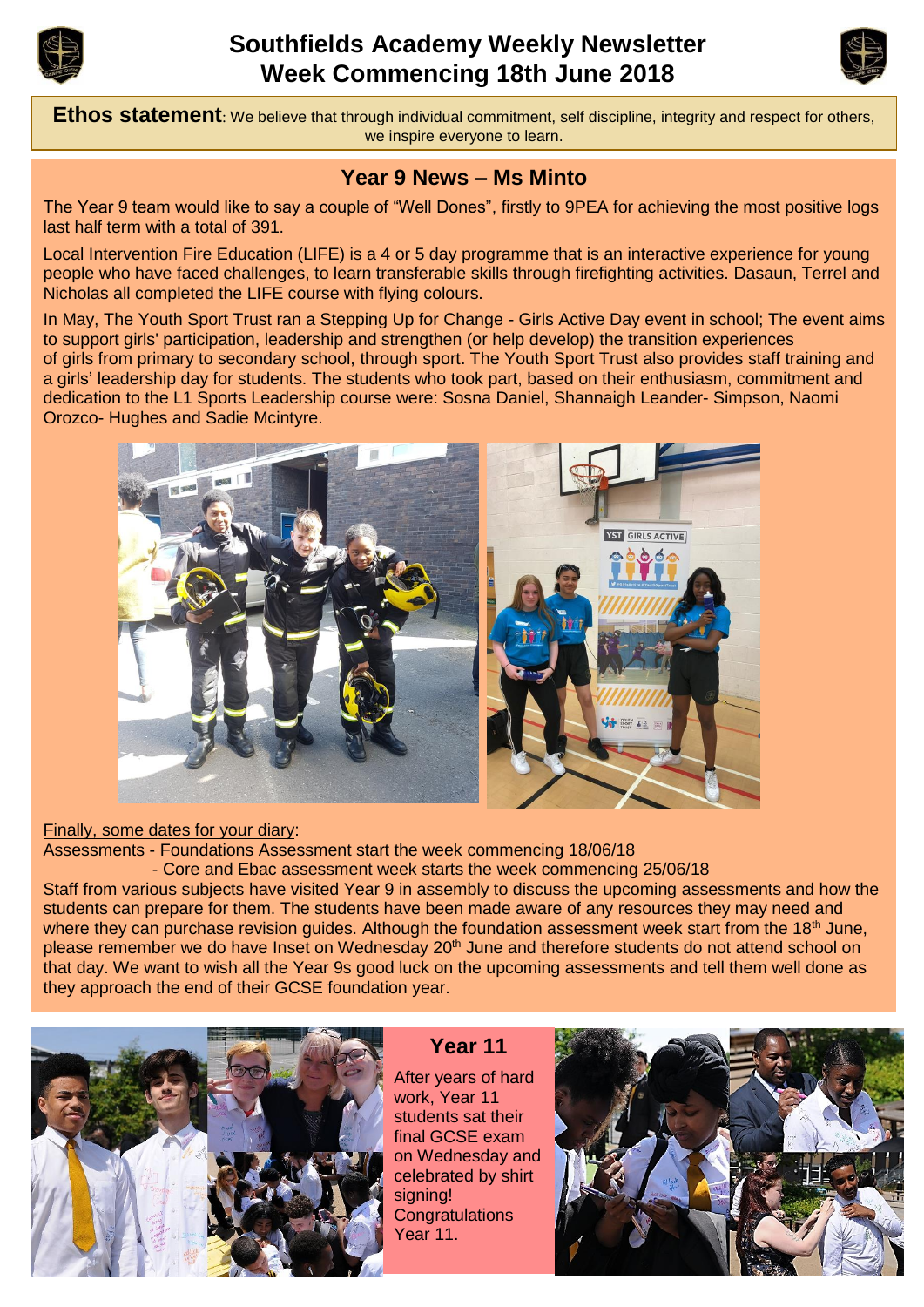

#### **Thought for the Week**



"She stood in the storm and when the wind did not blow her way, she adjusted her sails." **Elizabeth Edwards**

## **Tooting Street Food challenge**

The Tooting Street Food challenge was launched at Tooting Market earlier this week. Tooting was chosen to host the competition, run by the council's Lifelong Learning team, because it has become one of London's top foodie destinations.

Five Wandsworth schools will go head-to-head to come up with the best idea for a street food and/or drink product or business. Participating schools include: Burntwood Academy, Chestnut Grove Academy, Ernest Bevin College, Nightingale School and Southfields Academy.

Set in and around Tooting market and surrounding area, the street food competition will present young people with a unique opportunity to develop a business idea and put their entrepreneurial skills into practice. During the next few months participating students will work with a business mentor to develop their ideas. Students will also attend workshops from business gurus throughout the challenge. The final will be in October where their ideas will be presented to a panel of industry judges. The winning team will get to launch their new product at Unwined.

The project is coordinated by the Lifelong Learning team and consultancy firm Rinova, and is the latest idea to come out of Pan Out – an EU-funded project aimed at promoting careers in the hospitality industry. Lifelong Learning also runs the Wandsworth Young Chef competition to help young people get a foothold in the catering industry.



## **Kia Oval Hobbs Trophy – Marcus Scotland 10 ISC**

Southfields Academy student Marcus Scotland was one of twenty-four fortunate under-15 players to contest the 48th Annual Hobbs Trophy, featuring the best cricketers from state schools in London and Surrey.

Under cloudy skies and cool temperatures, Scotland's London Schools [211-7] defeated Surrey Schools [131- 7] by 80 runs in the 40-over match.

Played at the famous Oval cricket ground in London and under the shadow of the iconic gas holder, opener Scotland made a brisk 13 that included a pull for six off of fast bowler Elliott Sleep.

Asked to describe the experience of playing at the home of Surrey and the scene of memorable Test innings' such as Viv Richards' 291 and Kevin Pietersen's 158, Scotland could only reply, "It was amazing!"

London Schools' victory ended Surrey Schools' sixyear hold on the Trophy as the match ended in gloomy conditions.

Marcus will return to Surrey under-15 cup cricket in two weeks' time when they take on arch-rivals Middlesex away at Merchant Taylors' School in North London.



## **IG Celebration**

To celebrate the end of the IG Year students are invited to attend a leaving ceremony with one guest. This will take place at the Academy on Friday, 29th June 2018. This will be a celebration of students' achievements as well as individual awards, followed by a party for students only on site.

## **Dates for your Diary**

18th June 2018 – Year 9 Foundation Assessment week 20th June 2018 – INSET Day 25th June 2018 – Year 10 Mock Exams 25th June 2018 – Year 12 Progression Exams 28th June 2018 – Year 11 Leavers' Celebration 2nd July 2018 – Year 9 Holocaust Awareness Day